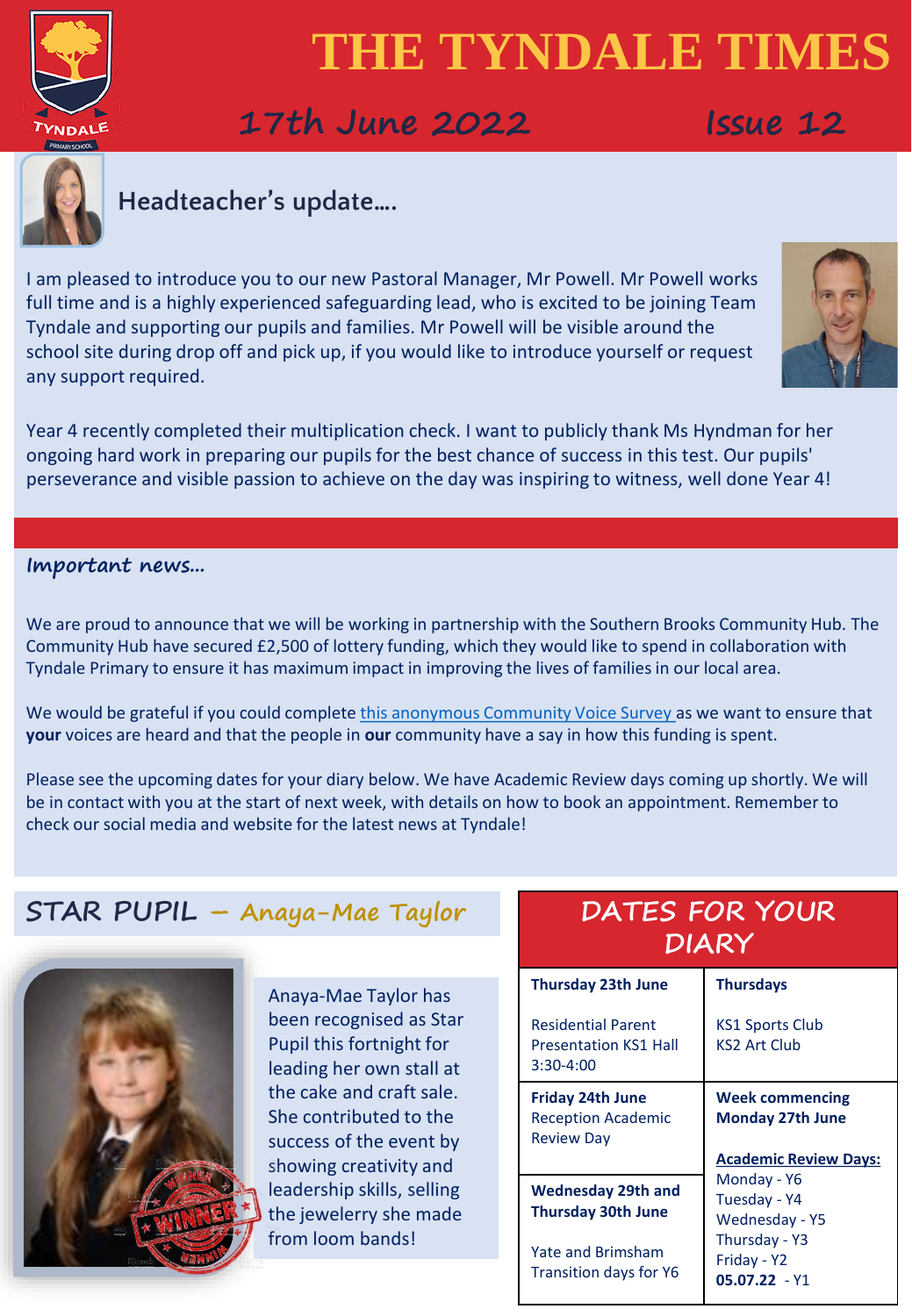

## **Governor Award**

#### **Livanna Lewis – Year 6**

For always showing pride and role model behaviour, encouraging her peers to do the same. Livanna also contributed to the success of the cake and craft sale by helping adults with the stalls.



#### **Tyndale Values Awards Aspiration Winner**

#### **Mia Hersey – Year 3**

For wanting to produce her best work. If she doesn't quiet finish it to the standard she wants in the lesson, she will ask to stay a while and finish it until she is happy with the quality.

#### **Success Winner**

#### **Adam Jamil - Year 4**

For working extremely hard in his handwriting and achieving his pen licence. Adam has persevered as he found this quite challenging but used resilience to help him achieve his goal.

#### **Pride Winner**

#### **Xander Robers-Doney – Year 2**

For taking pride in all of his work. Xander is a conscientious, hard-working member of Year 2 who has worked diligently on his handwriting and now consistently produces writing to a high standard.

#### **Nurture Winner**

#### **Callan Clement – Year 3**

For always being polite and helpful. He will always open doors for adults, play respectfully and ask people how they are.

# **Aspiration, Success, Pride, Nurture**

| <b>Honour Board Update</b><br>The following children have achieved gold ranking this fortnight: |                                                                                                                                                                                   |                                                                                                                              |                                                                                                                                      |                                                                                                                                                                                                                        |                                                                                                                                                                                                                                         |  |
|-------------------------------------------------------------------------------------------------|-----------------------------------------------------------------------------------------------------------------------------------------------------------------------------------|------------------------------------------------------------------------------------------------------------------------------|--------------------------------------------------------------------------------------------------------------------------------------|------------------------------------------------------------------------------------------------------------------------------------------------------------------------------------------------------------------------|-----------------------------------------------------------------------------------------------------------------------------------------------------------------------------------------------------------------------------------------|--|
| <b>Year 1</b>                                                                                   | <b>Year 2</b>                                                                                                                                                                     | <b>Year 3</b>                                                                                                                | <b>Year 4</b>                                                                                                                        | Year 5                                                                                                                                                                                                                 | Year 6                                                                                                                                                                                                                                  |  |
| Lauren<br>Bradnick, Ruby<br>Wilmott, Bailey<br>Hooper, Artur<br>Ramos and<br>Amelia Cook.       | <b>Xander</b><br>Roberts-Doney,<br>Ernest Ayres,<br>Lunaria Shield,<br>Mya Miles,<br>Leihla Murrell,<br>Millie Leach,<br>Amelia Kirby,<br>Helena Dixon<br>and Ayesha<br>Abubakar. | Alfie Brown,<br>Esmae Murrell,<br>Finley Nash,<br>Brooke Perring,<br>Elsie Power,<br>Orpheus Shield,<br>and Martha<br>Tovey. | Ollie Lockett, Adam<br>Jamil, Michalea<br>Keating-Bowles,<br>Jaoa Ramos,<br>Sebastian Lewis-<br><b>Richings and Alcino</b><br>Santo. | <b>Elsie</b><br>Prendergrast,<br>Wesley Ruff,<br>Amaya White,<br>Alex Vincent,<br>Kizzie Lewis-<br>Richings, Isabelle<br>Lockett, Maisie<br>Leach, Sahara<br>Shield, Lottie<br>Parkhurst and<br>Frankie<br>Buckeridge. | Archie Cole,<br>Phoebe Davies,<br>Eva Holliday,<br>Courtney Hooper,<br>Hayden Keating-<br>Bowles, Livanna<br>Lewis, Alyssia<br>Mills, Jaydn<br>Newman, Pola<br>Pietrzak, Maria<br>Rafael, Ashleigh<br>Steele and Lily<br><b>Watkins</b> |  |

# **The Best Chance of Success**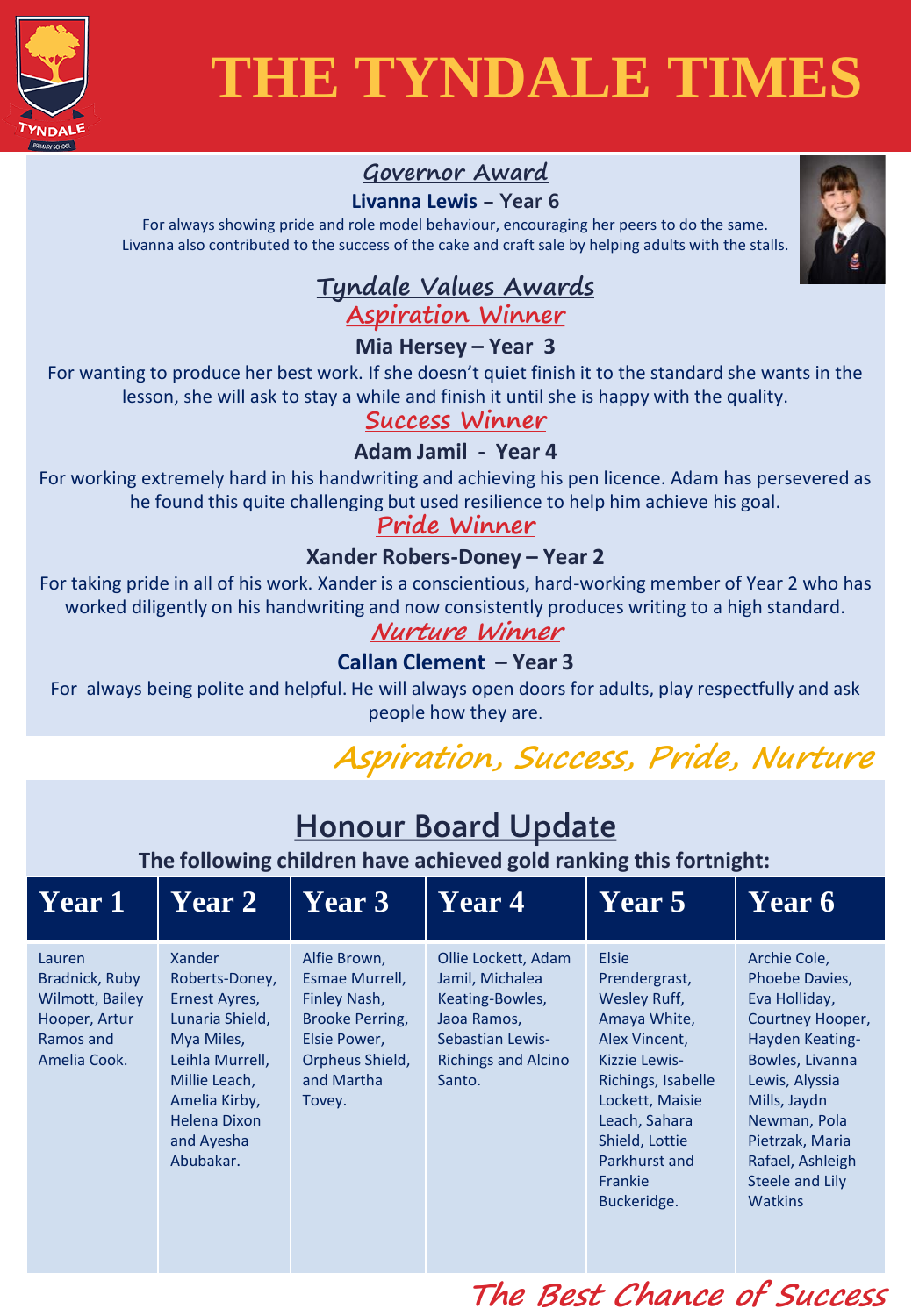

## **Reception:**

are continuing to develop a deep understanding of numbers to 10 and Reception have started to learn all about 'People Who Help Us' since returning from their break. In the first week the class talked about all of the wonderful people who help them in our community and the class then decided on who they would like to research for the rest of the term. So far, pupils have learnt about paramedics and the incredible work they do. They have made ambulances, become paramedics with their own badges. Reception have also compared the ambulances of the past with that of today in class discussions, illustrations and writing. In maths, pupils recognising the pattern of the number system by counting past 20.

Year 2 finally got to go on their first ever school trip! Ms Bisset was sad not to join them however, the children have had so much fun sharing what they did at Westonbirt Arboretum as well as how much they enjoyed going with Mrs Cain, Ms Hardy, Mrs Rubery and all the kind parent helpers. Since their trip, they have written a detailed recount using noun phrases, conjunctions as well as describing how they felt. In maths, the children have been enjoying learning about statistics and have been making their own tally charts.

### **Year 4: Year 5:**

Year 4 has started a new Topic all about 'Beneath the Waves'. They have been so excited to learn about the 7 oceans and seas, along with exploring different sea creatures and the layers of the ocean. Year 4 have also completed their Multiplication Check Test, they all tried extremely hard using perseverance, determination and resilience. Ms Hyndman would like to say thank you to her class, for all of their hard work and amazing attitudes towards the test.

## **Year 6:**

Year 6 have been working hard to write for a range of purposes. They have enjoyed practising their persuasive skills in a 'decision alley'. A highlight this fortnight has been the architecture workshop, where pupils used different build blocks to recreate everyday objects as buildings. It was great to have parents and carers in Wednesday afternoon to join Year 6! The class have been busy preparing for their Leavers assembly, by discussing their favourite memories at Tyndale and practising their song. They have enjoyed voting for their peers in 'most likely to…' awards.

# **Staff Shout Out - Mrs Cain**

A huge thank you to Ms Cain for your support leading the Year 2 school trip to Westonbirt Arboretum. Both adults and pupils had so much fun!





Year 1 couldn't wait to tell Ms Cox all about their holidays last week and they were so excited to start a brand new topic 'Rio de Vida' for this Summer's term. Year 1 have thoroughly enjoyed learning all about Carnival in Brazil, exploring everything from colours, to animals to music! They even designed their own carnival inspired t-shirts and LOVED adding extra sparkle to them with some of their adults on Wednesday. Year 1 are working so hard on their phonics at the moment, using their sounds to help them with their spellings and showcasing their AMAZING writing skills.

# **Year 2: Year 3:**

Year 3's new topic this term is all about Earth's power and natural disasters. They have focused their writing on setting descriptions, inspired by the beaches of Oregon. This learning has also linked to their other subjects, by making their own volcanoes with lemons and baking soda, discovering what the reaction would be. The pupils have tested their D and T skills, by making and testing catapults to propel objects across the room, out of a few basic items.

Year 5 have started a new topic this term called 'Planetary Pioneers' with 'Jamie Drake's Equation' as the book stimulus. They have asked Ms Smyth repeatedly to read parts of the book to them - fantastic enthusiasm! Year 5 thoroughly enjoyed their architecture workshop delivered by UWE students. They completed different activities related to architecture which encouraged them to think about their future pathways. Very inspiring!



A massive thank you to all the parents and carers that attended our Tyndale cake and craft sale. As a school, we have raised over £300 to develop our outdoor learning area for the children to enjoy. We look forward to more events like this!

Our Fun Fact this fortnight is about our  $\blacksquare$ **Teaching Assistant - Mrs Matthews Teaching Assistant - Ms Lang**

### **Fun Fact: Fun Fact:**

x competed for Thornbury county in When Ms Lang was younger, she swimming competitions. She was really good at the butterfly stroke!